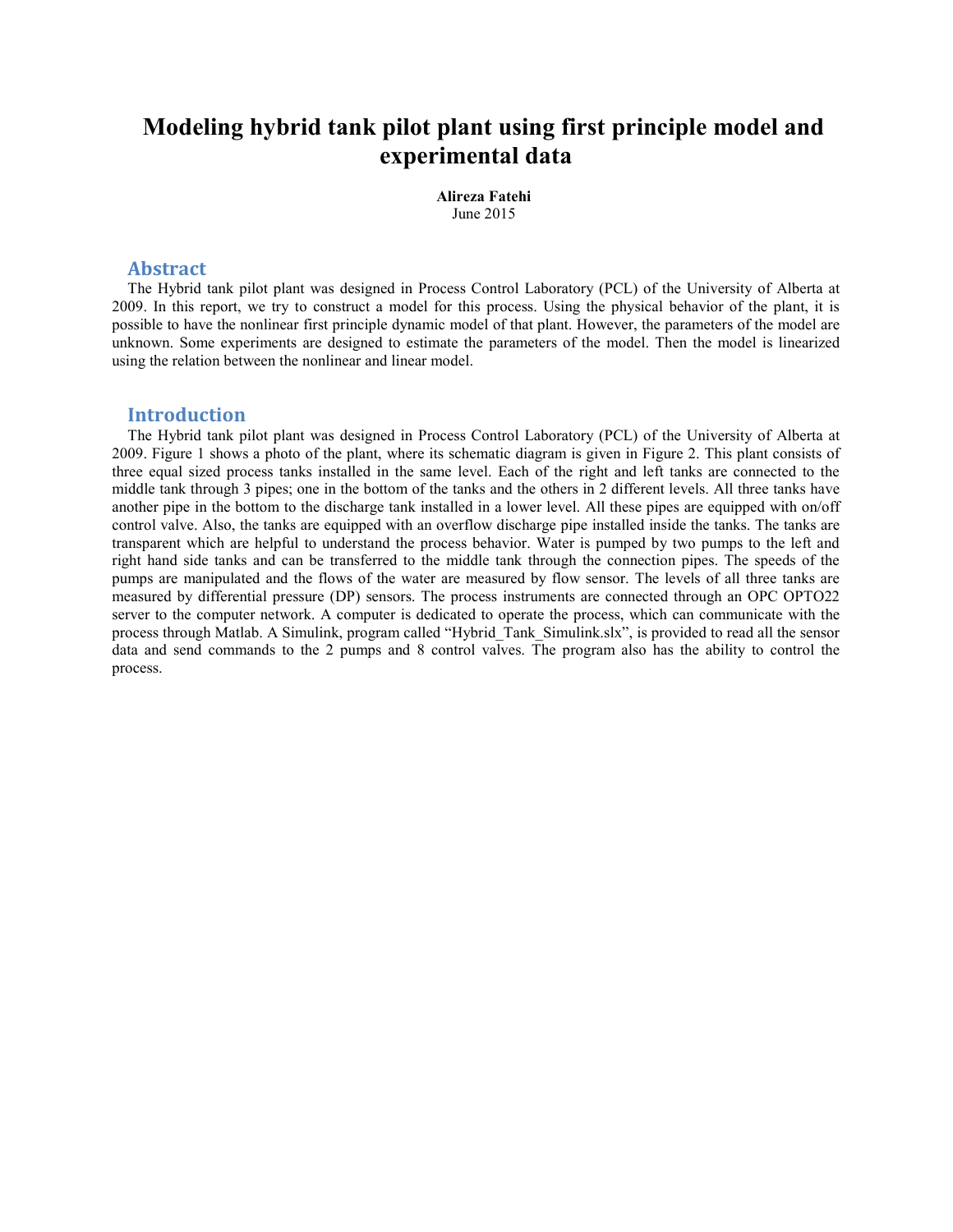

Figure 1. Picture of the Hybrid Tank pilot plant



Figure 2. Complete schematic diagram of the hybrid tank plant

In this report, we try to construct a model for this process. Using the physical behavior of the plant, it is possible to have the nonlinear first principle dynamic model of that plant. However, the parameters of the model are unknown. Some experiments are designed to estimate the parameters of the model. Then the model is linearized using the relation between the nonlinear and linear model.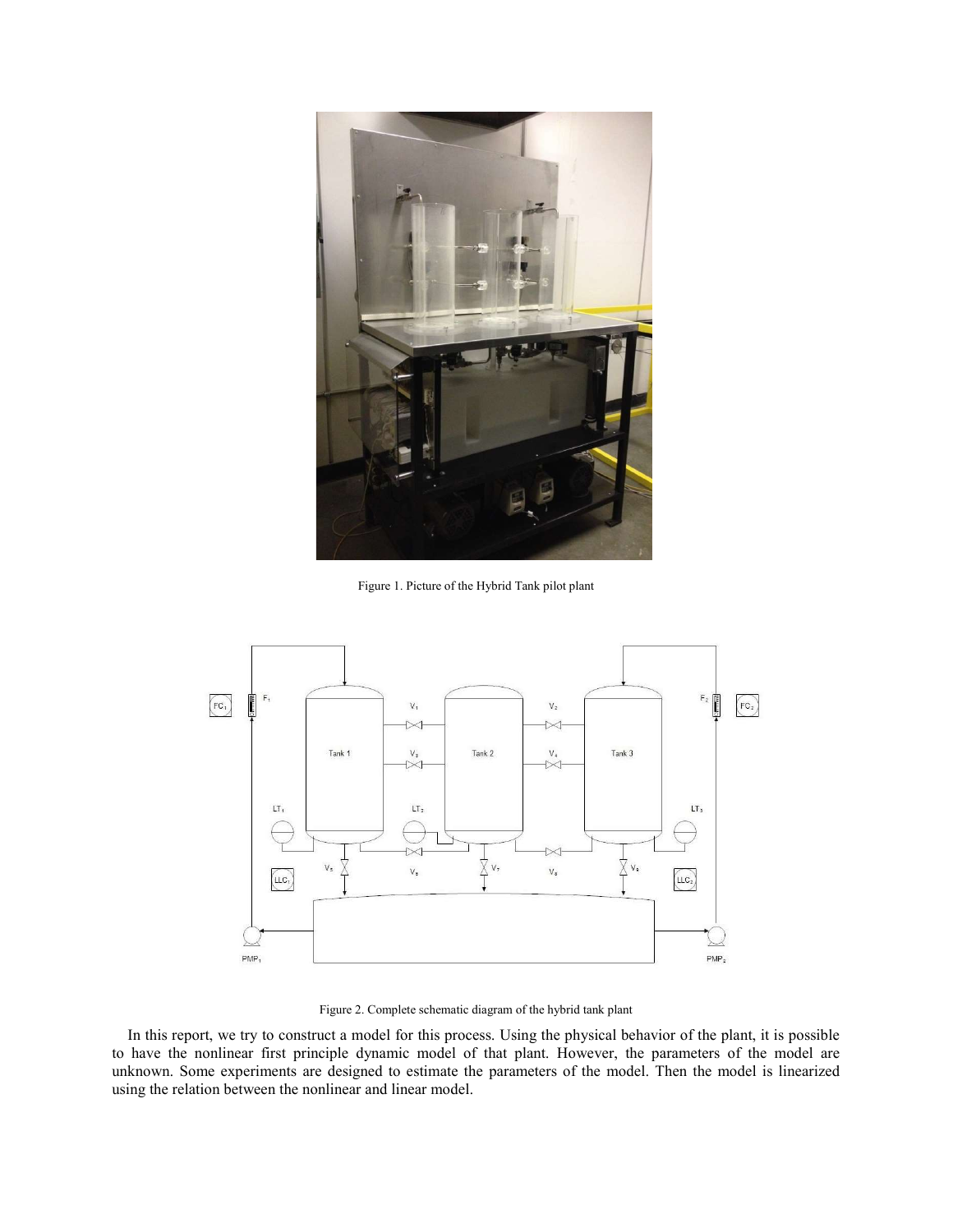## Nonlinear model structure

In this experiment, the input signal to the pump of the left hand side tank is manipulated and the level of both left and middle tanks are measured; right hand side tank does not used in this experiment. The level of the middle tank is also measured using the image of a camera placed in front of the middle tank. Figure 3 depicts the schematic of the process. Depend on the valve positions the dynamic model pf the plant changes. We assume that the valves  $V_3$ ,  $V_6$ and  $V_7$  are open and all others are closed. Also we assume that the level of water in the middle tank (Tank 2) is above  $V_3$ , therefore, we can replace  $V_3$  and  $V_6$  with an equivalent valve called  $V_{36}$ .



Figure 3. The schematic of the experimental plant

The rate of change of the volume of liquid in a tank equals to the difference between the liquid flows into the tank and the liquid flows out of that:

$$
\dot{V} = Q_i - Q_o \tag{1}
$$

where V is the volume of liquid inside the tank,  $Q_i$  is the sum of all input flow and  $Q_o$  is the sum of all output flow. In a cylindrical tank that the cross section of the tank is constant in all levels of the tank, then

$$
\dot{H} = \frac{1}{s} \left( Q_i - Q_o \right) \tag{2}
$$

where S is the cross section area of the tank. On the other hand, the flow passed a pipe is a function of the difference between the pressure in either side of that, the viscosity of the liquid and the conductivity of the pipe:

$$
Q = \bar{k} \sqrt{\frac{2(P_i - P_o)}{\rho}}
$$
 (3)

where Q is the flow passed through the pipe,  $P_i$  is the pressure in the beginning of the pipe,  $P_o$  is the pressure in the end of the pipe,  $\rho$  is the density of the liquid and  $\overline{k}$  is the coefficient of the pipe which represent the inverse of resistance (conductivity) of the pipe. The value of the parameter  $\bar{k}$  depends on the cross section of the pipe and the shape of that. To compute the flow between two tanks, the pressure in either side of the connection pipe is the free air pressure plus the pressure imposed due to the height of the water in them

$$
P = P_{air} + 2\rho gH \tag{4}
$$

where  $g$  is the gravitational acceleration. If both  $P_i$  and  $P_o$  has the free air pressure, therefore the flow of water between the two tanks is obtained as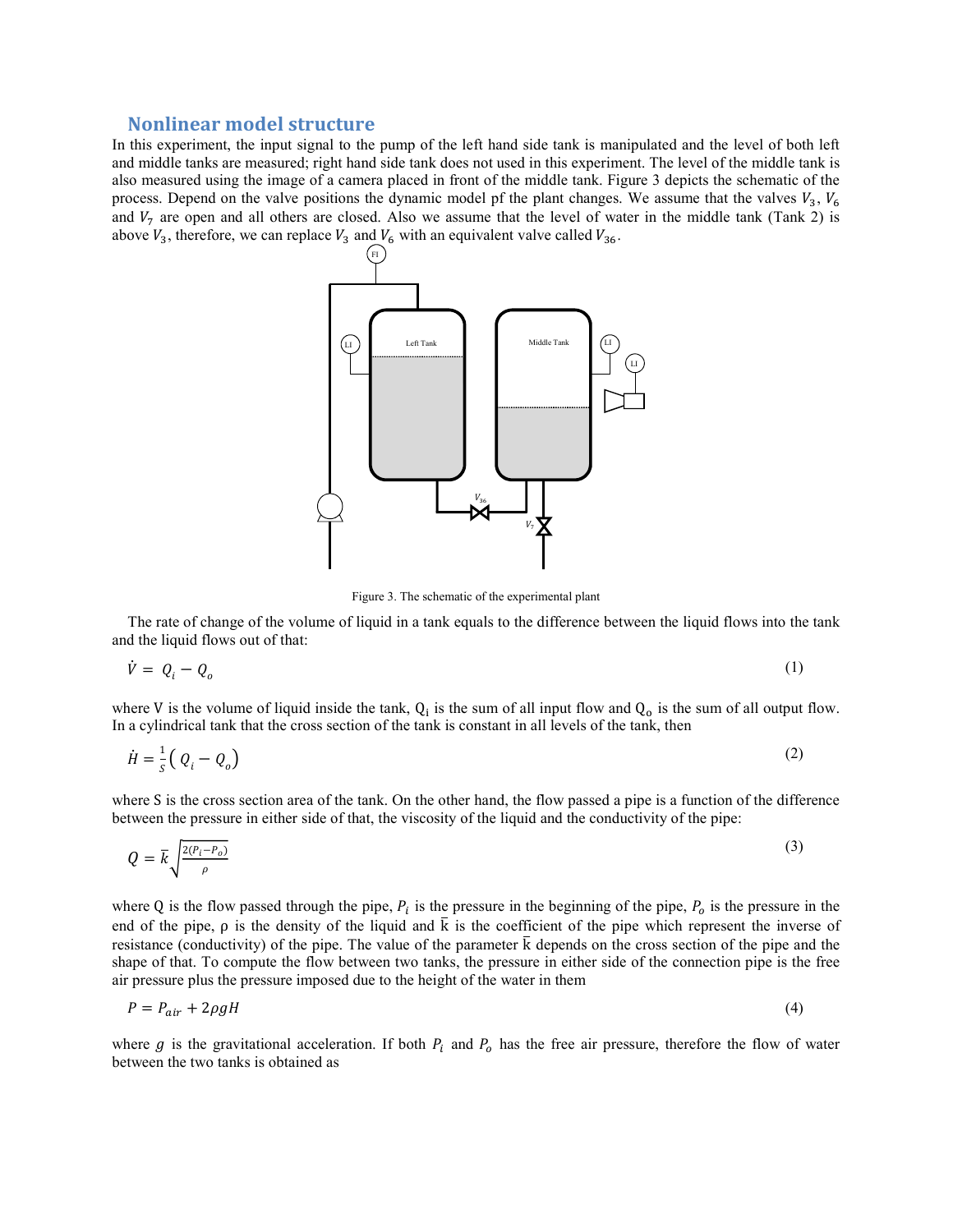$$
Q_o = \bar{k} \sqrt{\frac{2\rho g (H_1 - H_2)}{\rho}} = k \sqrt{H_1 - H_2}
$$
\n(5)

where  $H_1$  is he the higher level and  $H_2$  is the lower height; it is obvious that the flow is from higher level tank to the lower one. Parameter *k* stands as equivalent to the valve coefficient but relate the flow to the height difference.

Using the above relations, the nonlinear state space model of the hybrid tank plant in Figure 3 is obtained as follows:

$$
\dot{H}_l = \frac{-k_1}{s_l} \sqrt{H_l - H_m} + \frac{1}{s_l} Q_i
$$
\n
$$
\dot{H}_m = \frac{k_1}{s_m} \sqrt{H_l - H_m} + \frac{-k_2}{s_m} \sqrt{H_m}
$$
\n(6)

$$
\begin{bmatrix} Y_l \\ Y_m \\ Y_c \end{bmatrix} = \begin{bmatrix} 1 & 0 \\ 0 & 1 \\ 0 & 1 \end{bmatrix} \begin{bmatrix} H_l \\ H_m \end{bmatrix} + \begin{bmatrix} v_l \\ v_m \\ v_c \end{bmatrix}
$$
\n
$$
\tag{7}
$$

where  $H_l$  and  $H_m$  denotes the level of the water in the left and the middle tanks, respectively, and  $Q_i$  is the input flow to the left tank.  $Y_l$  and  $Y_m$  are respectively the level of the left and middle tank measured by the DP level sensors and  $Y_c$  is the level of the middle tank measured by the camera image sensor.  $k_1$ ,  $k_2$ ,  $S_l$  and  $S_m$  are respectively the coefficients of the valves  $V_{36}$  and  $V_7$  and the cross section area of the left and middle tanks.

# Parameter estimation

#### Sensor calibration

The next step is to calibrate the sensor data. Neither of the sensor data read in the Matlab denotes the real value of the variable. This is not anything strange; all sensors should be calibrated either on the sensor transmitter or in the controller side. To calibrate them, we design some experiment to measure the actual value of the variable. Comparing that value with the value read in the Matlab, helps to calibrate the sensor data. Having the value of any variable in two different measurement points is sufficient to construct a simple linear regression calibration formula. However, to improve the accuracy, we measure that in more measurement points.

#### Level sensors

The level of the water can be measured directly by a tape meter. However, the following points should be taken into account:

- 1) The level measured by the tape meter is supposed to be the real value of the level. So, careful reading of the value is crucial.
- 2) Due to capillary action of water, when we look straight to the water level, we can see two edges for that. The upper one is due to capillary effect. Since the tanks are not too narrow, the lower edge shows the more correct water level.
- 3) The positions of the 3 interactive pipes are different. The bottom one (includes valve  $V_3$ ) is 18.73 *cm* (equal to  $7\frac{12}{22}$  $\frac{12}{32}$  inch.) lower than the bottom of the tanks (I use an English scale tape meter and then convert that to centimeter. This is the reason the values seems so precise!). According to model (6), on one hand, the difference between tank levels is important for the flow between the tanks. From this point of view this value can be compensated or not for the left tank. On the other hand, the absolute value of the middle tank is important to compute the flow out of middle tank through valve  $V_7$ . So, we add that to the levels.
- 4) The pipe from the middle tank to the storage tank is ended 22.86 cm lower than the bottom of the tank. So this value should be added to the middle tank level to be used in the term  $\sqrt{H_m}$  of (6). On the other, as mentioned above, for the other terms including  $\sqrt{H_1 - H_m}$ , the difference between the levels is important instead of their absolute value. So, I add this compensation term to both of them. Note: I will show later that this value should again be corrected according to the pipe coefficient.
- 5) The camera data acquisition card is installed in a separate computer dedicated to Multi-Tank pilot plant. Instead of moving it to the hybrid tank computer, we synchronize the data of the image with that of the hybrid tank. A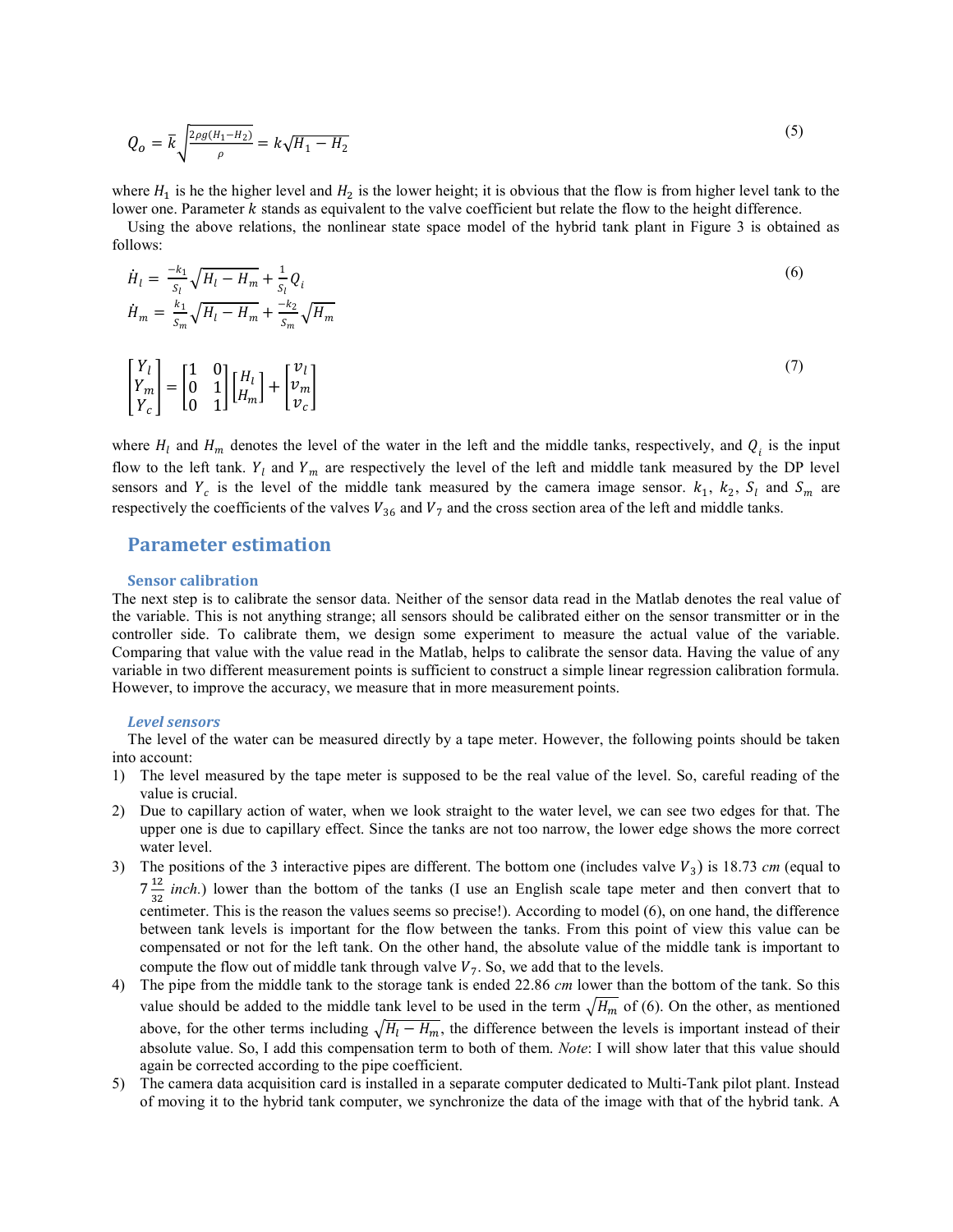program is prepared in Matlab to do that. The program is called "HybridTankCameraPlantSynchronization.m". To use this program, it is necessary to initially synchronize the clock of the two computers. Then, run the plant and get data. The synchronizing program consider the starting time of running each of the programs of camera image and hybrid tank sensor and according to that and the end time, select the portion of the time both run and synchronize the time tag of them. Please notice that you should get the starting time of the programs and save that together with the data file. The file to run the Hybrid Tank is "HybTnkIKFTest2015030501.slx" and the one get the camera data is "tank3\_MATLAB\_ImageAcquisition\_Module.mdl". Two short Matlab programs are prepared for getting and saving the starting time, called "HybTnkPlantSim2015030501.m" and "HybTnkImage2015030501.m" run in each of the computers.

6) If the position of the camera changes, the calibration needs to be corrected. I adjust the camera to be right in front of the middle tank, nearly in the same level as the midpoint between the two top interface valves (valves  $V_1$  and  $V_3$  in Figure 2). Also two legs of the tripod touch the frame of the plant. However, you may need to calibrate it again every time it moves.

To measure the levels for calibration, we filled the tanks when the drain valves to the storage tank (valves  $V_5$  and  $V_7$ ) are closed but the interface valves are open. Then the pump is stopped and all valves are closed. After a few minutes that the tank level stays in its steady state, the level is measured using tape meter. The DP sensor data value is also available all through the test. This data value is averaged for some (around 100) samples to compensate for the noise and drifts. This gives one data point information. Then, either one of the drain valves or interface valves are opened for a while to get another level. This procedure is repeated to get some measurement data as depicted in Table 1. Table 1

| Data point | Middle Real | Middle DP | Middle Image*            | Left real | Left DP |
|------------|-------------|-----------|--------------------------|-----------|---------|
| 1.         | 42.00       | 56.62     |                          | 55.32     | 92.13   |
| 2.         | 43.26       | 61.39     | $\overline{\phantom{a}}$ | 53.42     | 87.29   |
| 3.         | 44.69       | 64.98     | $\overline{\phantom{a}}$ | 51.99     | 83.64   |
| 4.         | 46.83       | 70.43     | $\overline{\phantom{a}}$ | 49.77     | 78.13   |
| 5.         | 43.66       | 62.19     | $\overline{\phantom{a}}$ | 59.53     | 102.58  |
| 6.         | 35.72       | 42.24     | $\overline{\phantom{a}}$ | 56.20     | 94.30   |
| 7.         | 47.86       | 72.50     | 24.24                    | 51.67     | 82.73   |
| 8.         | 44.85       | 65.24     | 19.40                    | 48.82     | 75.35   |
| 9.         | 42.15       | 58.25     | 14.63                    | 43.74     | 62.56   |
| 10.        | 39.05       | 50.46     | 9.356                    | 36.20     | 34.66   |
| 11.        | 35.80       | 42.24     | 3.70                     |           |         |
| 12.        | 39.05       | 50.47     | 9.356                    |           |         |
| 13.        | 41.04       | 61.92     | 16.95                    |           |         |
| 14.        | 46.43       | 69.25     | 21.82                    |           |         |
| 15.        | 39.45       | 51.70     | 10.16                    |           |         |
| 16.        | 35.88       | 42.56     | 4.80                     |           |         |

\* The camera measurement did not saved for some of the early points. Also due to change of the position after calibration and during the rest of the experiment, a constant value of 0.178 is added to the real measurement of the middle tank, when we find the calibration coefficients.

Note: Data of the level sensors are stored in the following files:

Level DP Data: HybTnkPlant20150615Data01 (also 03 & 04)

Image Data: HybTnkImage20150615Data04

For regression, the command "regression" in Matlab is used, where the sensor data is selected as input and the tape measurement as the real output. The regression gives the bias  $b$  and coefficient  $m$ , which can be sued as following to calibrate the measured data:

$$
v_{calib} = m * v_{data} + b \tag{8}
$$

Figure 4 shows the real and the calibrated value versus the DP sensor for the middle tank level sensor. It is clear that two of the data points are out of range, which is likely happened due to mistake in reading the tape meter. These are data number 1 and 14 in Table 1. I supposed them to be outlier and remove them. Figure 5.a shows the quality of regression of this variable after removing the outliers. The quality of the regression improves from the error variance of 0.4196 to 0.0036. The same procedure shows that data number 10 is an outlier in the left tank data set and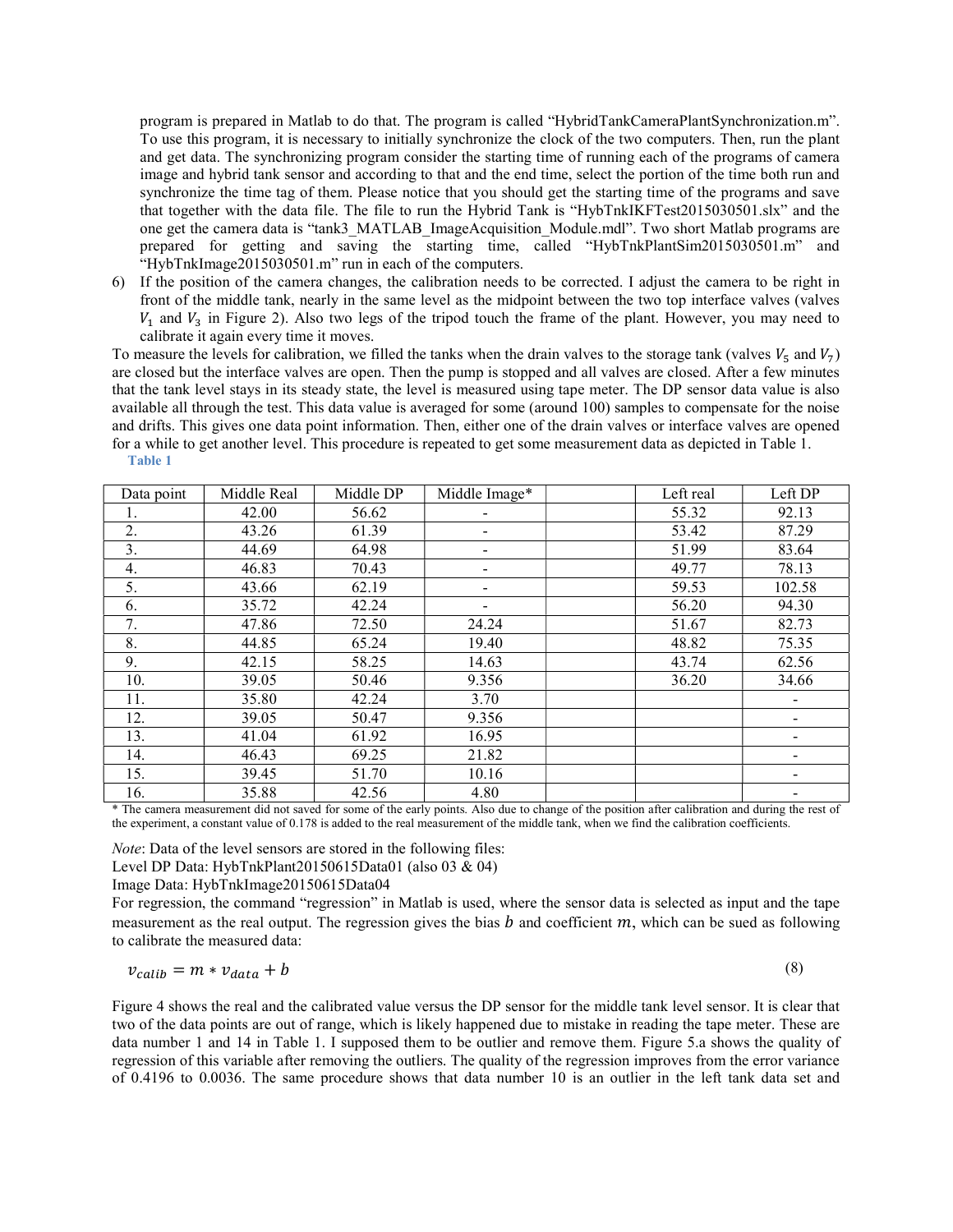removed. The quality of the calibration and the calibration coefficients are given in Figure 5 and Table 2. The program File "HybTnk2015061601Calibration.m" perform the whole calibration procedure.



Figure 4. Middle tank calibration performance before removing the outliers.





Table 2. Sensor calibration coefficient and accuracy of calibration

|  |  | $\sim$<br>$\boldsymbol{m}$<br>oe.<br>∵ienī.<br><br>$\overline{111}$ | $\overline{\phantom{a}}$<br>$B$ Has. | riance |
|--|--|---------------------------------------------------------------------|--------------------------------------|--------|
|--|--|---------------------------------------------------------------------|--------------------------------------|--------|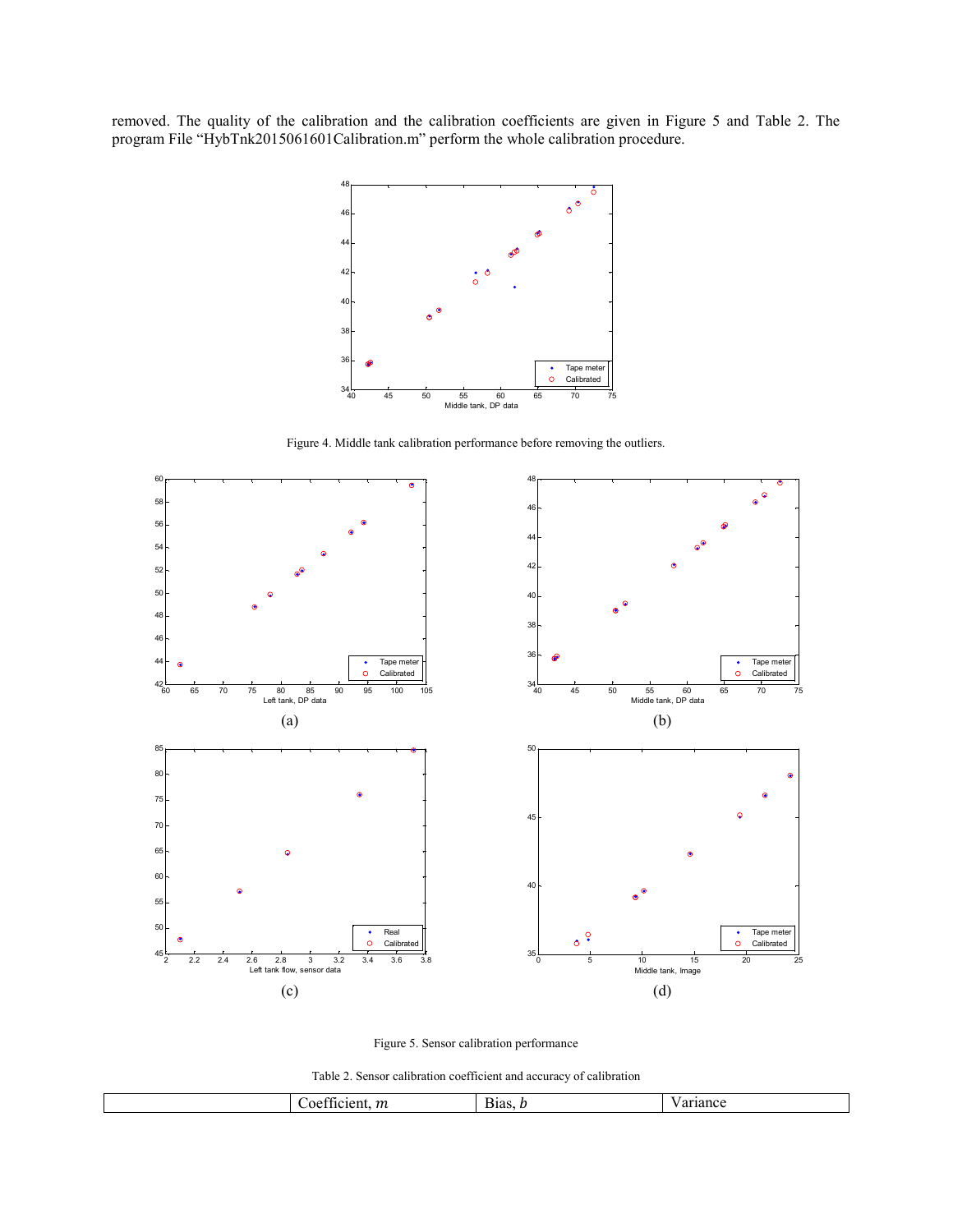| Middle Level DP sensor | 0.3955  | 19.0497   | 0.0036 |
|------------------------|---------|-----------|--------|
| Middle Level, Image    | 0.5973  | 33.5517   | 0.0262 |
| Left Level, DP sensor  | 0.3937  | 19.0796   | 0.0022 |
| Left Flow              | 22.9014 | $-0.3824$ | 0.0293 |

Note: The coefficient value of the DP sensors shows that the data value read in the Matlab are in inch. Also the level is likely measured from the bottom of the tank.

## Flow sensor

To calibrate the flow sensor, we need to measure flow independent of the flow sensor. For this purpose, we apply constant control signal and fill the left side tank for some known time period. The volume of the water can be measured by measuring the height of the water (calibrated value) and considering the cross section area of the tank. Dividing the volume by the time period gives the exact input flow to the tank. This flow value can be used to estimate the calibration coefficient and bias. To perform this test, at the beginning, the level of the tank is very low. Then, while all valves are closed the tank is filled. After filling it to some level, the pump is stopped. We wait for some long period to be sure that the plant is in the steady state and then the level is measured. After that, the drain valve  $V_5$  is opened to drain the tank to some low level. We apply the same procedure in 5 points to improve the estimation accuracy. The whole data set for this test is given in the file "HybTnkPlant20150615Data05.mat". Figure 6 shows part of the test and Table 3 presents the flow measurement of 5 data points used for calibration. The estimated calibration parameters are given in Table 2. Figure 5.c illustrates the calibration accuracy. It is clear that the calibration has a good performance.



Figure 6. Data of two test point for the flow sensor calibration

| Data point | Real flow | Sensor data |
|------------|-----------|-------------|
|            | 64.48     | 2.84        |
|            | 57.118    | 2.51        |
|            | 76.10     | 3.34        |
|            | 84.84     | 3.72        |
|            | 47 Q7     | 2.10        |

Table 3. The real and sensor data of the left tank flow used for sensor calibration

#### Measurement noise estimation

#### DP cell level sensors

To measure the noise, the general rule is to operate the plant in some steady state point and log data for some long period. After removing the mean value, the variance of the noise can be estimated from the data. Figure 7 shows the left tank level measurement. As can be seen even though the pump is stopped and the level is supposed to be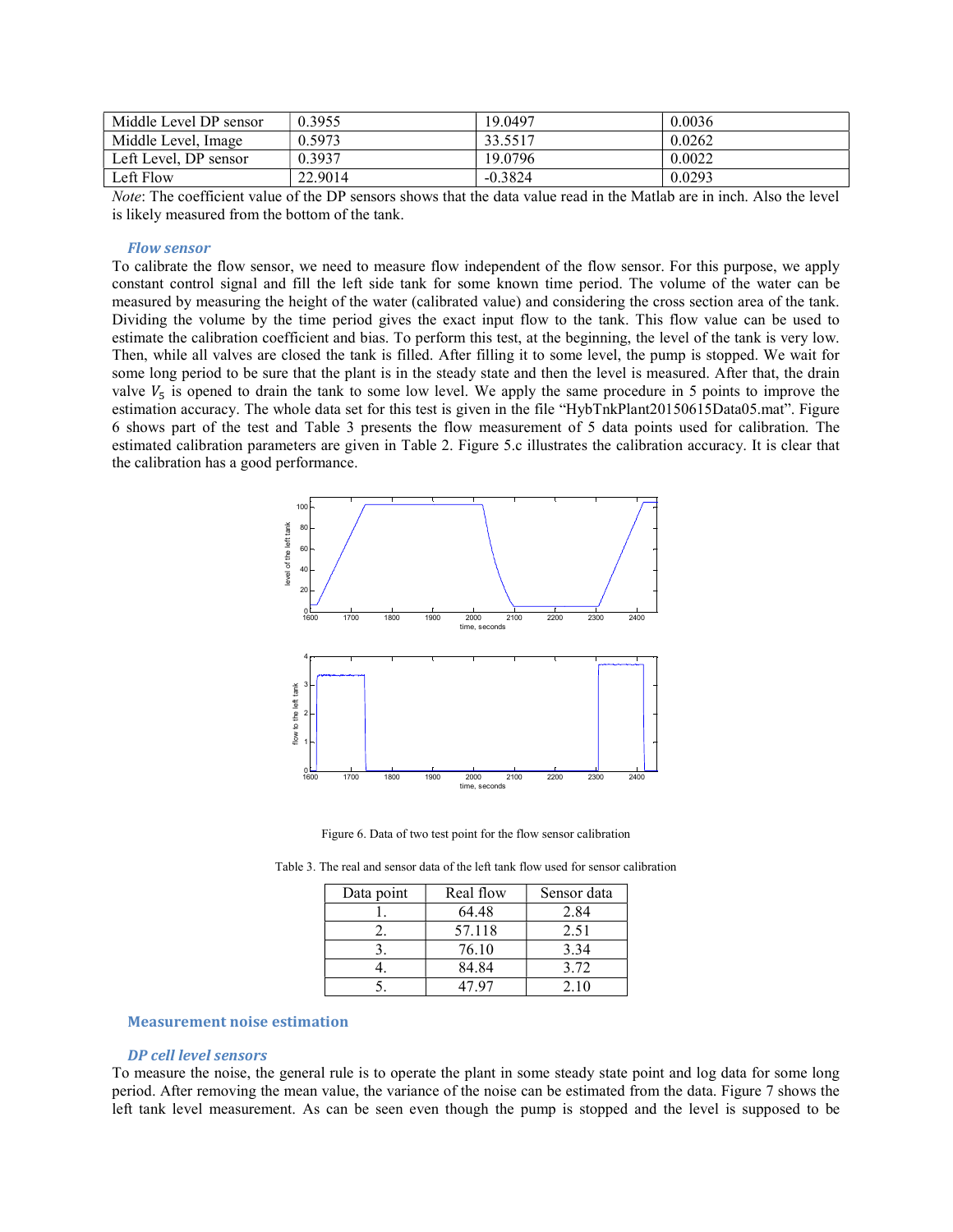constant for around 25 minutes, but the level sensor is not yet reached to its steady state. To compensate for that, we use only some last few minutes of data, and also use a linear regression to remove the slow rate trend of the data. Figure 8 and Figure 9 presents the data used for the noise variance estimation. This gives the variance of the left tank level sensor equal to  $6.33 \times 10^{-6}$  and variance of middle tank level sensor equal to  $2.42 \times 10^{-6}$ . Since the sensors are form the same type, one possibility is to use the average of this two values as the variance of both. This gives  $4.38 \times 10^{-6}$  as the variance of both DP cell level sensors. The data of this test is stored in the file "HybTnkPlant20150616Data03.mat".

Figure 8 and Figure 9 also shows that the values are quantized. The quantization value for both of the sensors are 0.002 which give a quantization error variance equals to  $3.3 \times 10^{-7}$ . Although this is a significant value but it is sufficiently small compare to the variance estimation of both sensors. So, the main source of the error in DP cells is not quantization error.



Figure 7. Level sensor output for noise estimation. Top) Whole data. The pump runs for around initial 70 seconds. Bottom) The level zoomed in from time 200 to the end.



Figure 8. Left tank DP level sensor before and after detrending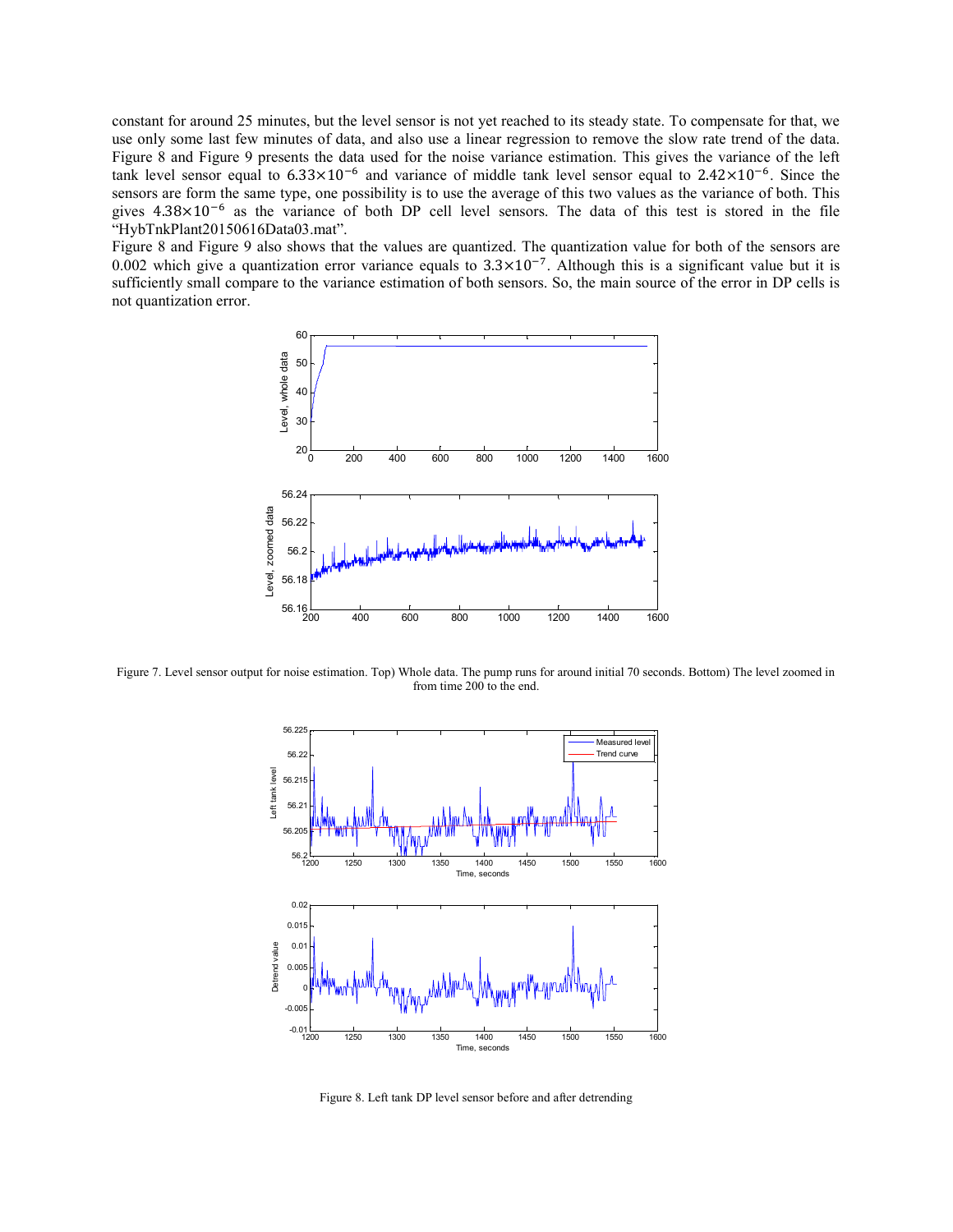

Figure 9. Middle tank DP level sensor before and after detrending

## Flow sensor

To measure the flow sensor noise variance, we set the control signal in different value and wait for a long time to reach to steady state. Figure 10 shows the whole test data which is stored in the file "HybTnkPlant20150616Data01.mat". As can be seen, the noise variance is different depend on the flow value. After estimating the variance in all 8 operating points, the average of that is selected as the estimation of the noise level. Due to the same reason as explained above for the level sensors, to estimate the noise level for each operating point, data in some period of the time is selected and detrended. The final noise variance of the flow sensor is obtained as 0.0719.

Program "HybTank2015061601DPvariance.m" performs the noise level estimation for the DP level sensors and flow meter.



Figure 10. Measured flow to estimate the flow measurement noise variance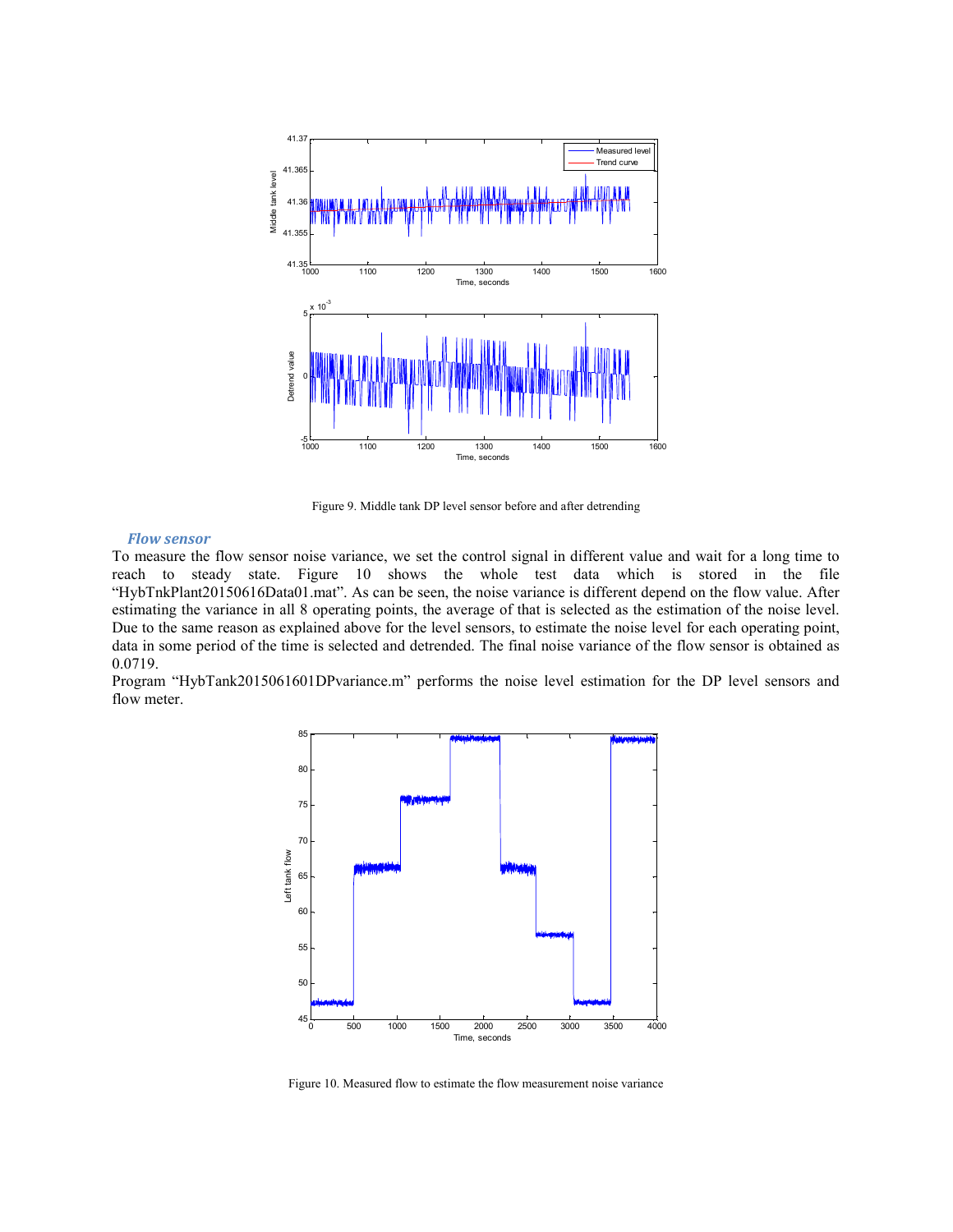#### Image level sensor

The camera image level sensor has a large quantization error. So, if the level of the tank is kept constant, there will be no change in the output of the image level sensor. The quantization error has a uniform distribution. If we estimate the quantization error it is possible to compute the variance of the error. To measure that, we change the level of the middle tank and measure the quantization error directly from the data. Figure 11 shows the output value of the image level sensor. The step changes are due to quantization value change. It is seen that there are two levels of step. The real quantization step is the small one approximately equal to 0.1227 cm. However, effectively, many steps have larger value approximately equal to 0.2453. We assume that half of the noise is based on either of the steps. As a result, the variance of the noise is obtained as follows

$$
var_{image} = 0.5 \times \left(\frac{0.2453^2}{12} + \frac{0.1227^2}{12}\right) = 3.1368 \times 10^{-3}
$$
\n(9)



Figure 11. Output of camera level detection

### Model parameter estimation

Model (6) has 4 parameters which are cross section area of the tanks and valve coefficients. In this section, these parameters are estimated

#### Tank cross section area

 $S_l$  and  $S_m$  are equal in this plant and can be measured directly from the plant. There is an overflow pipe inside the tanks, which its area must be subtracted from the tank tube cross section area. The diameter of the inner side of the tank is  $2R = 17.78$  cm. The outer side diameter of the overflow pipe is  $2r = 2.54$  cm. Therefore the cross section area of the tank is

$$
S_l = \pi (R^2 - r^2) = 243.22 \, \text{cm}^2 \tag{10}
$$

$$
S_m = S_l \tag{11}
$$

#### Valve coefficient

According to (6), in the steady state when the level of the tanks are constant in the operating point, i.e.  $(\dot{H}_l, \dot{H}_m) = (0,0)$ , then the valve coefficients can be computed using the steady state value of the flow and levels using the following equations: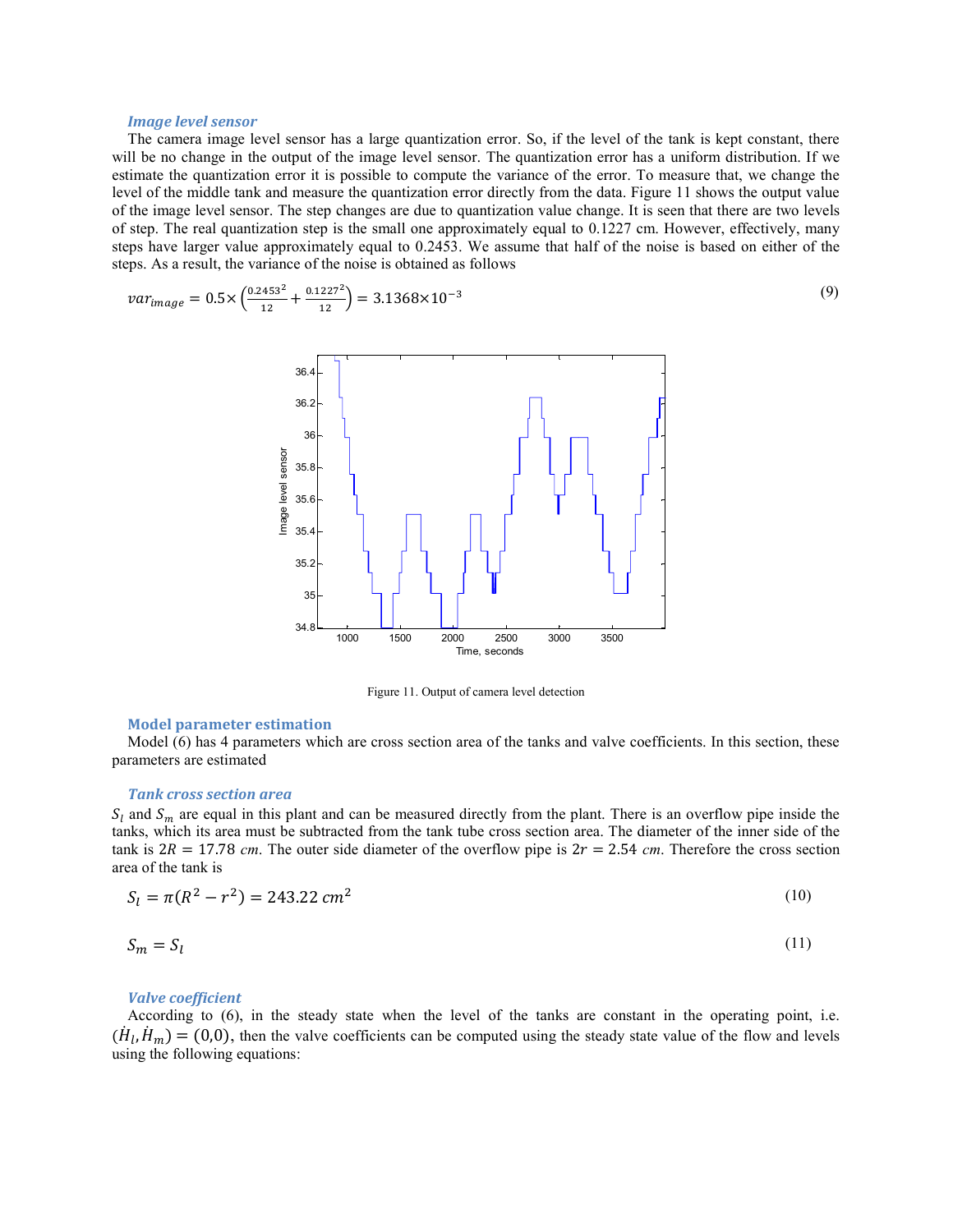$$
k_1 = \frac{Q_i^o}{\sqrt{H_i^o - H_m^o}}
$$
\n<sup>(12)</sup>

$$
k_2 = \frac{Q_i^o}{\sqrt{H_m^o}}
$$
\n<sup>(13)</sup>

where  $Q_i^o$ ,  $H_l^o$  and  $H_m^o$  are flow and tanks level value in the steady state. So, to estimate the valve coefficient, the plant is run using a constant control signal. After the levels reach the steady state the value of the flow and level variables are measures and used in (12) and (13) to estimate the valve coefficient. To reduce the effect of noise, the mean value of the variables in a couple of hundred samples is used. Program "HybTnk2015061601ValveCoef.m" performs this test. To improve the accuracy, the test is done in multiple operating points and the average of them is used as the final value of valve coefficient. The data are stored in the files "HybTnkPlant2015061701Data01(2,3 & 4).mat".

Theoretically the valve coefficient is independent of the operating point. So, it is expected that the valve coefficient obtained in all operating points to be very close together. But, as depicted in Table 4, the values of valve coefficient  $k_2$  are meaningfully smaller in the last two operating points. In these operating points, the level of the middle tank is lower than the position of the valve  $V_6$  pipe (so equation (12) is not valid any more to compute  $k_1$ ). This means  $k_2$  is dependent to the tank level, which cannot be correct. As mentioned in item (4) of the level sensor calibration section, the middle tank is ended 4.13  $cm$  lower than the pipe of valve  $V_3$ . So, in evaluating (12) and (13) this value is added to the level of both tanks. This does not affect the value of  $k_1$ , but will correct  $k_2$ . An assumption for the change in the valve coefficient  $k_2$  is that this compensation is not correct. In fact, also physically the pipe is ended 22.86 cm lower than the bottom of the tank but practically the effective end of the pipe (that is the position that the pressure should be considered equal to the atmospheric pressure) might be in different altitude. So, as illustrated in Figure 12 the end of the pipe is supposed to be unknown  $H_m^e$ . Then using two data points we can estimate this unknown extra pipe length, considering that the valve coefficient in both operating point are equal and using the following equation instead of (13):

$$
k_2 = \frac{Q_i^o}{\sqrt{(H_m^o + H_m^e)}}
$$
\n<sup>(14)</sup>

where  $H_m^e$  is the unknown constant and  $H_m^o$  is variable according to the operating point. Using the operating points 4 and 6 according to Table 4, the  $H_m^e$  obtains equal to 2.09 cm. This value is added to both middle and left tank levels. The compensated value of  $k_2$  is also shown in this table, which shows very close value in different operating points.

| Operating point | k <sub>1</sub> | k <sub>2</sub><br>$H_m^e = 4.13$ | k <sub>2</sub><br>$H_m^e = 2.09$ |
|-----------------|----------------|----------------------------------|----------------------------------|
|                 | 20.3785        | 13.3439                          | 13.6983                          |
| 2.              | 20.6410        | 13.3248                          | 13.6585                          |
| 3.              | 20.4588        | 13.2852                          | 13.6554                          |
| 4.              | 20.6936        | 13.3700                          | 13.6894                          |
| 5.              |                | 13.2340                          | 13.6733                          |
| 6.              |                | 13.1611                          | 13.6894                          |
| Mean value      | 20.5430        | 13.2865                          | 13.6774                          |
| Final value     | 20.3376        |                                  | 13.6774                          |

Table 4. Initial computed valve coefficients in various operating points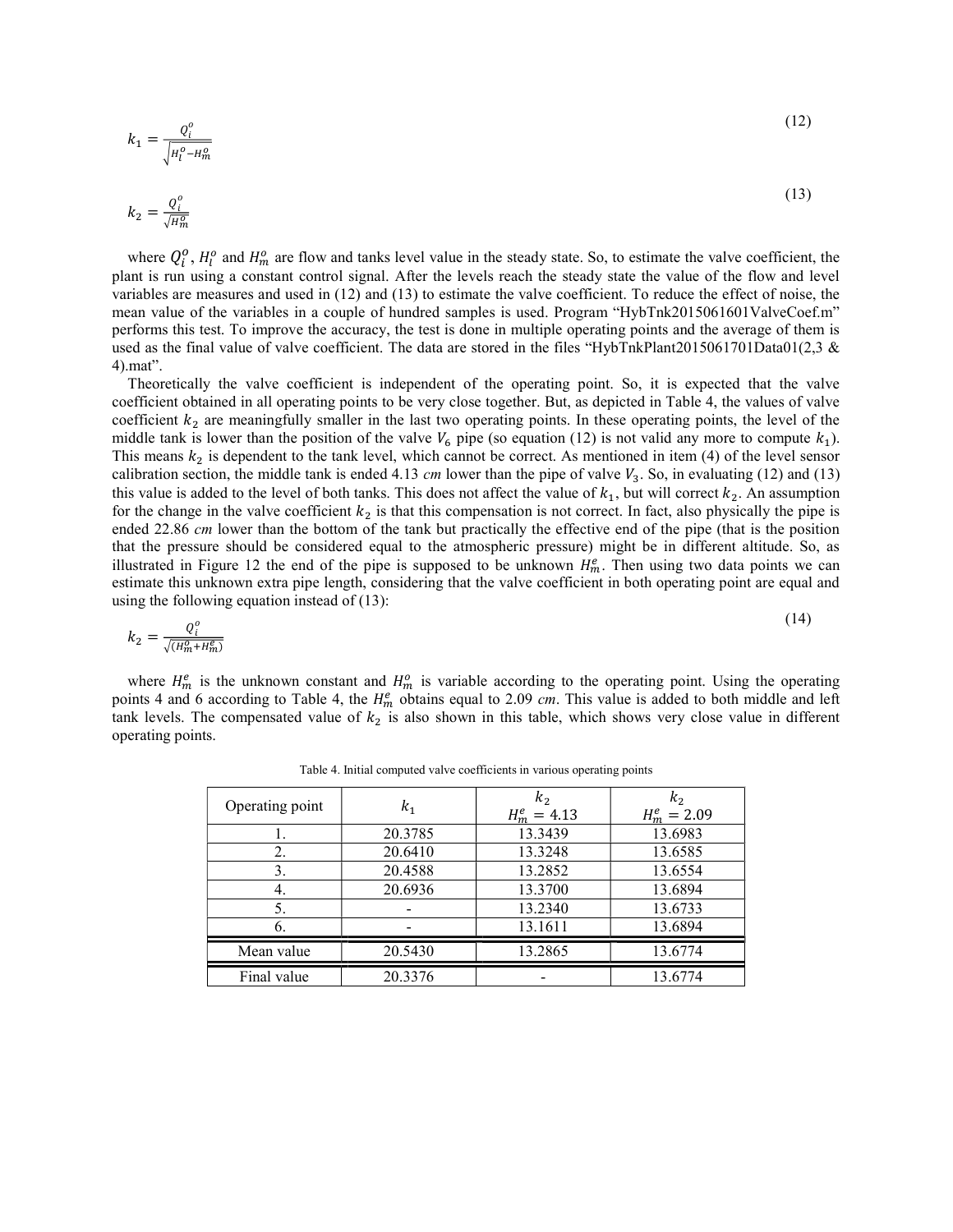

Figure 12. Compensation for the drain pipe line of the middle tank

Figure 13 shows the output of the nonlinear model and the real output. The middle tank output follows the real one but there is a bias in the left tank level. Initially, it seems that the real left tank level is slightly (around  $0.18 \, \text{mm}$ ) higher than the calibrated one. But even compensating that has not given a correct model. Since the middle tank level is sufficiently similar the real one, the other possibility is that the coefficient  $k_1$  is slightly less than that obtained from the data, so the model need less value of  $H_l - H_m$  to reach the same flow rate. Therefore, we reduce this coefficient by 1%. This results Figure 14, which presents a good coincidence between the model output and the real data. The normalized standard deviation of  $k_1$  is around 0.7% according to the data given in Table 4. So, this one percent error is not very large and can be reasonable. However, I have not yet found any logical reason for this deviation. The valve coefficients used in are given in Table 4 in the final value row.



Figure 13. Real value and nonlinear model output using the mean value of valve coefficients in Table 4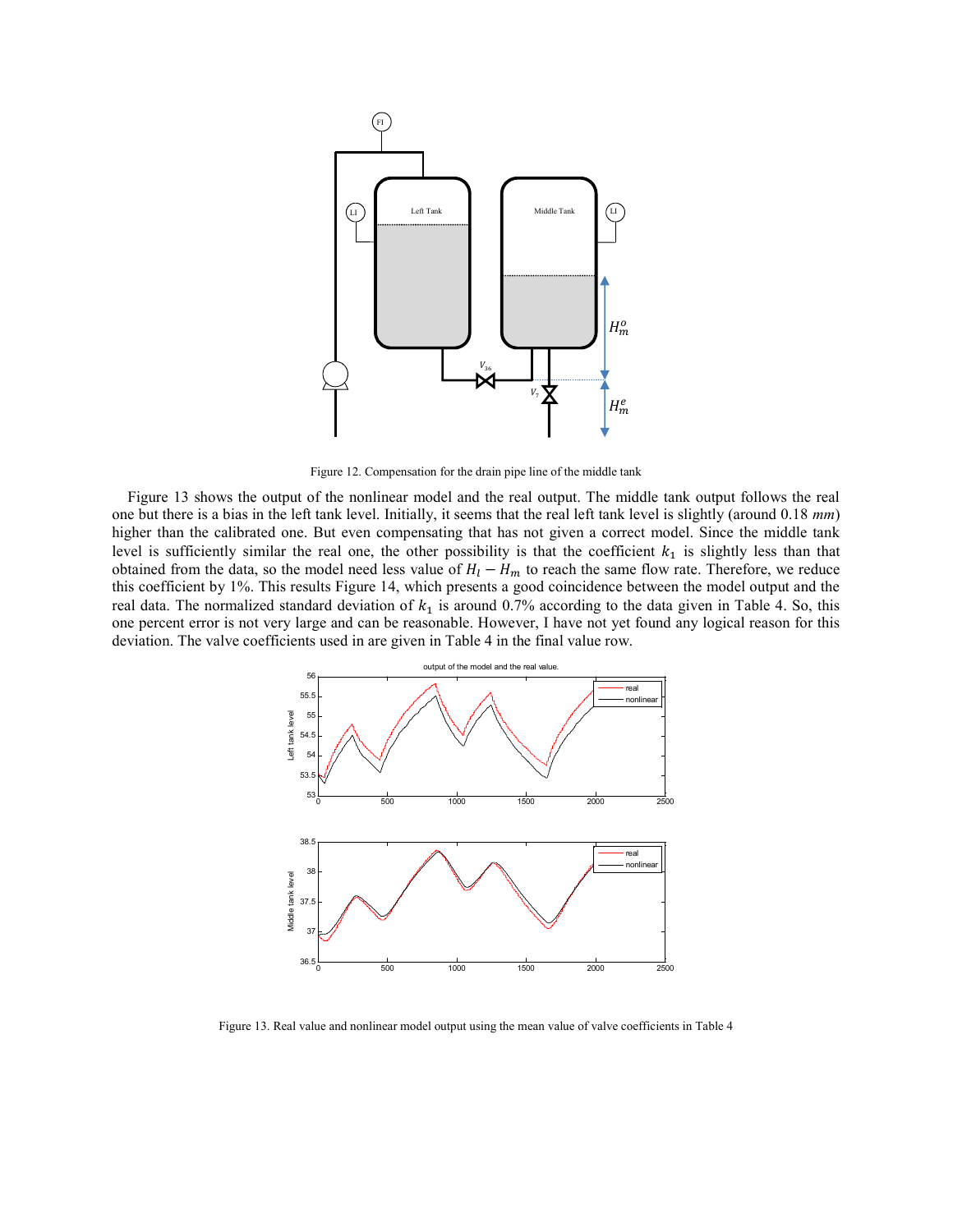

Figure 14. Real value and nonlinear model output using the final value of valve coefficients in Table 4

### Constructed Nonlinear Model

Using the above parameter estimations, the final nonlinear model obtained as following:

$$
\dot{H}_l = -0.0836\sqrt{H_l - H_m} + 0.0041Q_i
$$
\n
$$
\dot{H}_m = 0.0836\sqrt{H_l - H_m} + 0.0562\sqrt{H_m}
$$
\n
$$
\begin{bmatrix} Y_l \\ Y_m \\ Y_c \end{bmatrix} = \begin{bmatrix} 1 & 0 \\ 0 & 1 \\ 0 & 1 \end{bmatrix} \begin{bmatrix} H_l \\ H_m \end{bmatrix} + \begin{bmatrix} v_l \\ v_m \\ v_c \end{bmatrix}
$$
\n(16)

where the noise variance are  $R_1 = 6.33 \times 10^{-6}$ ,  $R_m = 3.1 \times 10^{-3}$ ,  $R_1 = 2.42 \times 10^{-6}$ . Figure 15 illustrates the output of the model and the real output. The model has a good accuracy for the left tank output. However, for the middle tank, although it does not have any bias but it seems that it is slightly slower than the real plant.

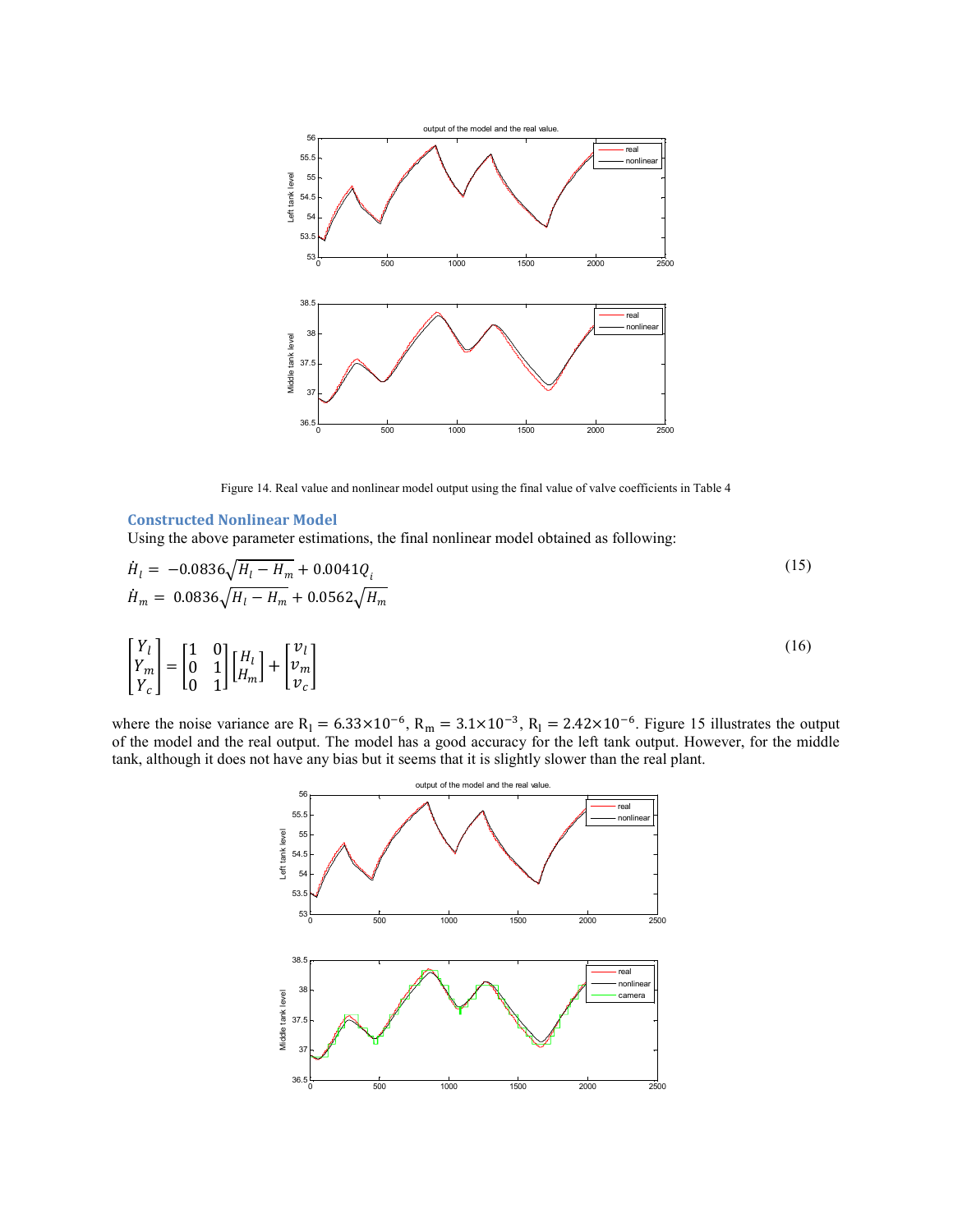## Linear model construction

The linear model can be obtained using the Taylor expansion of the model (6) (similarly (15)). Let's definition the linearized variables of the plant as follows:

$$
h_l = H_l - H_l^o
$$
  
\n
$$
h_m = H_m - H_m^o
$$
  
\n
$$
q_i = Q_i - Q_i^o
$$
\n(17)

According to Taylor series expansion, we can write the nonlinear parametric model (6) as

$$
\dot{h}_{l} + \dot{H}_{l}^{o} = \left(\frac{-k_{1}}{s_{l}}\sqrt{H_{l}^{o} - H_{m}^{o}} + \frac{1}{s_{l}}Q_{l}^{o}\right) + \left(\frac{-k_{1}}{s_{l}} \times \frac{1}{2\sqrt{H_{l}^{o} - H_{m}^{o}}} (h_{l} - h_{m}) + \frac{1}{s_{l}} q_{i}\right) + H. 0. T.
$$
\n
$$
\dot{h}_{m} + \dot{H}_{m}^{o} = \left(\frac{k_{1}}{s_{m}}\sqrt{H_{l}^{o} - H_{m}^{o}} + \frac{-k_{2}}{s_{m}}\sqrt{H_{m}^{o}}\right) + \left(\frac{k_{1}}{s_{l}} \times \frac{1}{2\sqrt{H_{l}^{o} - H_{m}^{o}}} (h_{l} - h_{m}) - \frac{k_{2}}{s_{m}} \times \frac{1}{2\sqrt{H_{m}^{o}}} h_{m}\right) + H. 0. T.
$$
\n(18)

The terms  $\dot{H}_l^0$  and  $\dot{H}_m^0$  in the left hand side are zero by definition (they are the operating point defined in steady state). The first parenthesis in the right hand side are zero, using (6) in the operating point  $(H_l^0, H_m^0, Q_l^0)$ . The second parenthesis in the right hand side is the right hand side of the linear model. The terms H.T.O. are higher order terms of Taylor series expansion. The effect of them can be included in the process noise which will be shortly identified. As a result the parameterized linear model can be denoted as follows:

$$
\begin{bmatrix} \dot{h}_{l} \\ \dot{h}_{m} \end{bmatrix} = \begin{bmatrix} \frac{-k_{1}}{s_{l}} \times \frac{1}{2\sqrt{H_{l}^{0} - H_{m}^{0}}} & \frac{k_{1}}{s_{l}} \times \frac{1}{2\sqrt{H_{l}^{0} - H_{m}^{0}}}\\ \frac{k_{1}}{s_{l}} \times \frac{1}{2\sqrt{H_{l}^{0} - H_{m}^{0}}} & \left( \frac{-k_{1}}{s_{l}} \times \frac{1}{2\sqrt{H_{l}^{0} - H_{m}^{0}}} - \frac{k_{2}}{s_{m}} \times \frac{1}{2\sqrt{H_{m}^{0}}} \right) \end{bmatrix} \begin{bmatrix} h_{l} \\ h_{m} \end{bmatrix} + \begin{bmatrix} \frac{1}{s_{l}} \\ 0 \end{bmatrix} q_{i} + w(t) \tag{19}
$$

To obtain the parameter of the linear model, it is necessary to select the operating point. We assume the mean value of the levels and flow of the experiment given in Figure 14 as the operating point which is  $(H_l^o, H_m^o, Q_l^o) = (54.7439, 37.6364, 84.3159, )$  (20)

This ends to the following linearized continuous model:

$$
\begin{bmatrix} \dot{h}_l(t) \\ \dot{h}_m(t) \end{bmatrix} = \begin{bmatrix} -0.0101 & 0.0101 \\ 0.0101 & -0.0147 \end{bmatrix} \begin{bmatrix} h_l(t) \\ h_m(t) \end{bmatrix} + \begin{bmatrix} 0.0041 \\ 0 \end{bmatrix} q_i(t)
$$
\n(21)

The base sample time for this plant is one second. Using this sample time for discretization the following model is obtained:

$$
\begin{bmatrix} h_l(n+1) \\ h_m(n+1) \end{bmatrix} = \begin{bmatrix} 0.99 & 0.01 \\ 0.01 & 0.9855 \end{bmatrix} \begin{bmatrix} h_l(n) \\ h_m(n) \end{bmatrix} + \begin{bmatrix} 0.0041 \\ 2 \times 10^{-5} \end{bmatrix} q_i(n) + w(n)
$$
\n(22)

#### Process noise estimation

The process noise covariance matrix can be estimated by predicting output level using model (22) and subtracting that from the real output, when the real input flow value is introduced to the model, i.e.

$$
w(n) = \begin{bmatrix} h_l(n+1) \\ h_m(n+1) \end{bmatrix} - \begin{bmatrix} \hat{h}_l(n+1) \\ \hat{h}_m(n+1) \end{bmatrix}
$$
\n(23)

where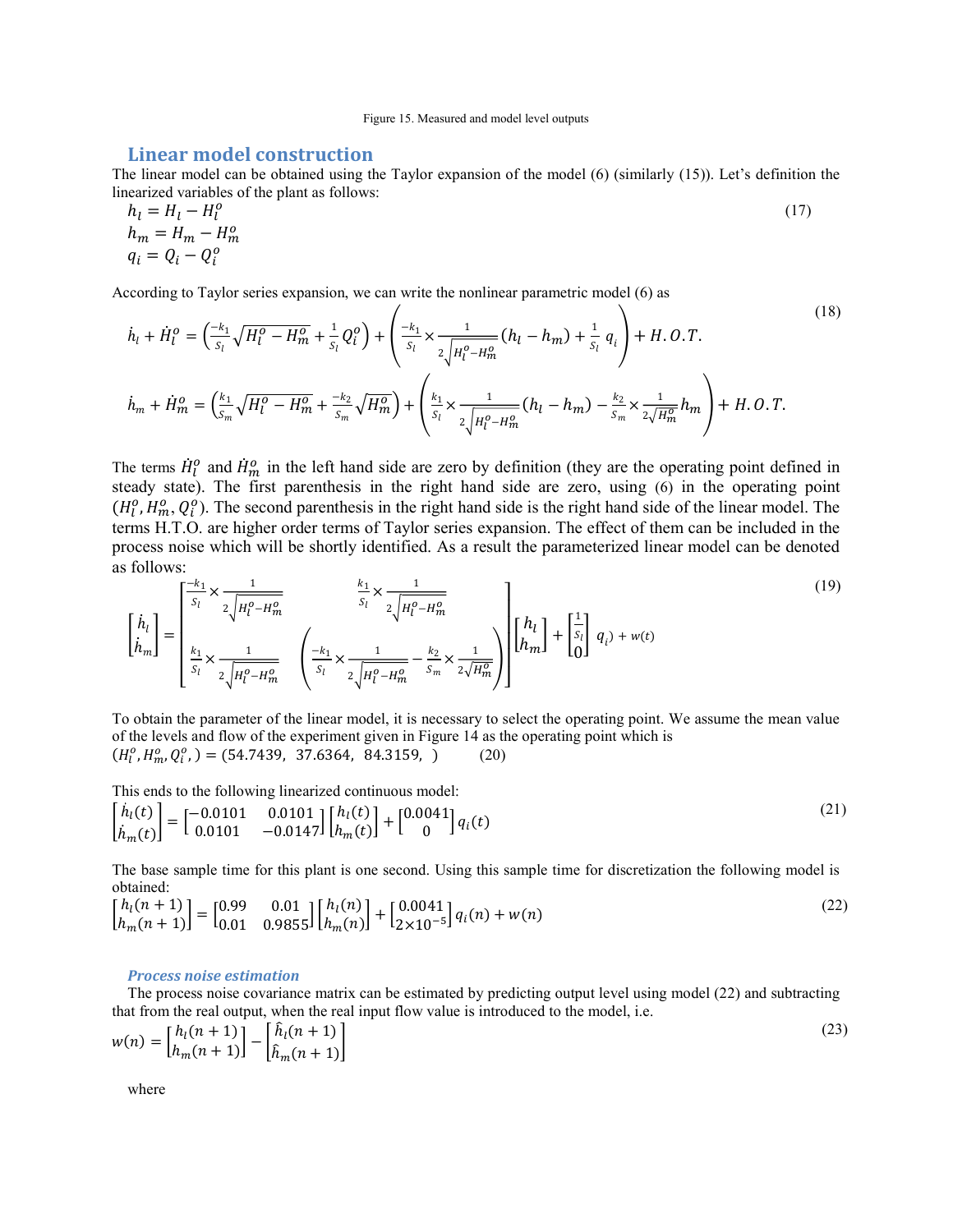$$
\begin{bmatrix} \hat{h}_l(n+1) \\ \hat{h}_m(n+1) \end{bmatrix} = \begin{bmatrix} 0.99 & 0.01 \\ 0.01 & 0.9855 \end{bmatrix} \begin{bmatrix} h_l(n) \\ h_m(n) \end{bmatrix} + \begin{bmatrix} 0.0041 \\ 2 \times 10^{-5} \end{bmatrix} q_i(n)
$$
\n(24)

Please notice that in the right hand side of (24),  $h_l$  and  $h_m$  are used which are the real (measured by DP level sensor) are used to predict the levels at step  $n + 1$ .

However In my future research, I am going to use a 10 second sampling time data of the DP cell level sensors and the manipulated variable as a slow rate data. (Please notice that the actual sample time of them is 1 seconds and the data are available in that rate.). So, the slow rate DP level sensors data are used to estimate the process noise covariance matrix. Suppose two consecutive measurement of the slow rate measurements at times  $T_i = n$  and  $T_{i+1} = n + l$ .

$$
x(n+l) = Al x(n) + \sum_{j=1}^{l} A^{l-j} Bu(n-1+j) + \sum_{j=1}^{l} A^{l-j} w(n-1+j)
$$
 (25)

So the covariance matrix of the error  $e(n+l) = x(n+l) - \hat{x}(n+l)x(n), u(n-1+j), j = 1, ..., l$  is  $\bar{Q}(l) = \sum_{j=1}^{l} A^{j-1} Q A^{j-1}^{T}$ (26)

Similar to the equations (25) and (26), the level of the tank at time  $T_{i+1}$  given the level measurement at time  $T_i$ and the input flow is obtained as follows:

$$
h(T_{i+1}) = \hat{h}(T_{i+1}|T_i) + \Omega(l,n) \tag{27}
$$

where  $h = [h_l \quad h_m]^T$  is the level states in (22)**Error! Reference source not found.**,  $\hat{h}$  is the  $l = 10$  sample ahead prediction of level that, similar to (24), is defined as follows and  $\Omega$  is the slow rate model process noise defined as follows:

$$
\hat{h}(T_{i+1}|T_i) = A^l h(T_i) + \sum_{j=1}^l A^{l-j} Bq_i(T_i - 1 + j)
$$
\n(28)

$$
\Omega(l,n) = \sum_{j=1}^{l} A^{l-j} w(n-1+j)
$$
\n(29)

where the matrices  $A$  and  $B$  are the state space dynamic matrix according to (22). The value of the estimation  $h(T_{i+1}|T_i)$  can be computed for every slow rate sample time using experimental data. The covariance matrix of the estimation error of this estimation is equal the covariance matrix of  $\Omega(l,n)$  denoted as  $\overline{Q}(l)$ . Using this value, Q can be obtained using the solution of the encapsulating sum matrix equation [1]:

$$
\overline{Q}(l) = \sum_{j=1}^{l} A^{j-1} Q A^{j-1}^{T}
$$
\n(30)

According to [1], the encapsulated sum is defined as  $= C$  (31)  $\sum_{l} A_{l} X B_{l} = C$ 

The solution of matrix  $X$  can be obtained as follows:  $\textit{vec}(X) = (\sum_l B_l^T \otimes A_l)^{-1} \textit{vec}(\mathcal{C})$  (32)

Where operator vec is defined as

$$
A = \begin{bmatrix} A_{11} & A_{12} \\ A_{21} & A_{22} \end{bmatrix} \rightarrow vec(A) = \begin{bmatrix} A_{11} \\ A_{21} \\ A_{12} \\ A_{22} \end{bmatrix}
$$
 (33)

and operator  $\otimes$  denotes the Kroneker product, defined for an  $m \times n$  matrix A and an  $r \times q$  matrix B as an  $mr \times nq$ matrix

$$
A \otimes B = \begin{bmatrix} A_{11}B & A_{12}B & \cdots & A_{1n}B \\ A_{21}B & A_{22}B & \cdots & A_{2n}B \\ \vdots & & & \vdots \\ A_{m1}B & A_{m2}B & \cdots & A_{mn}B \end{bmatrix}
$$
 (34)

As a result, using a 10 step ahead prediction error of the model (22), the covariance matrix of process noise of the model (22) is obtained as

 $Q = 10^{-5} \times \begin{bmatrix} 0.6531 & -0.0539 \\ -0.0539 & 0.0458 \end{bmatrix}$  (35)